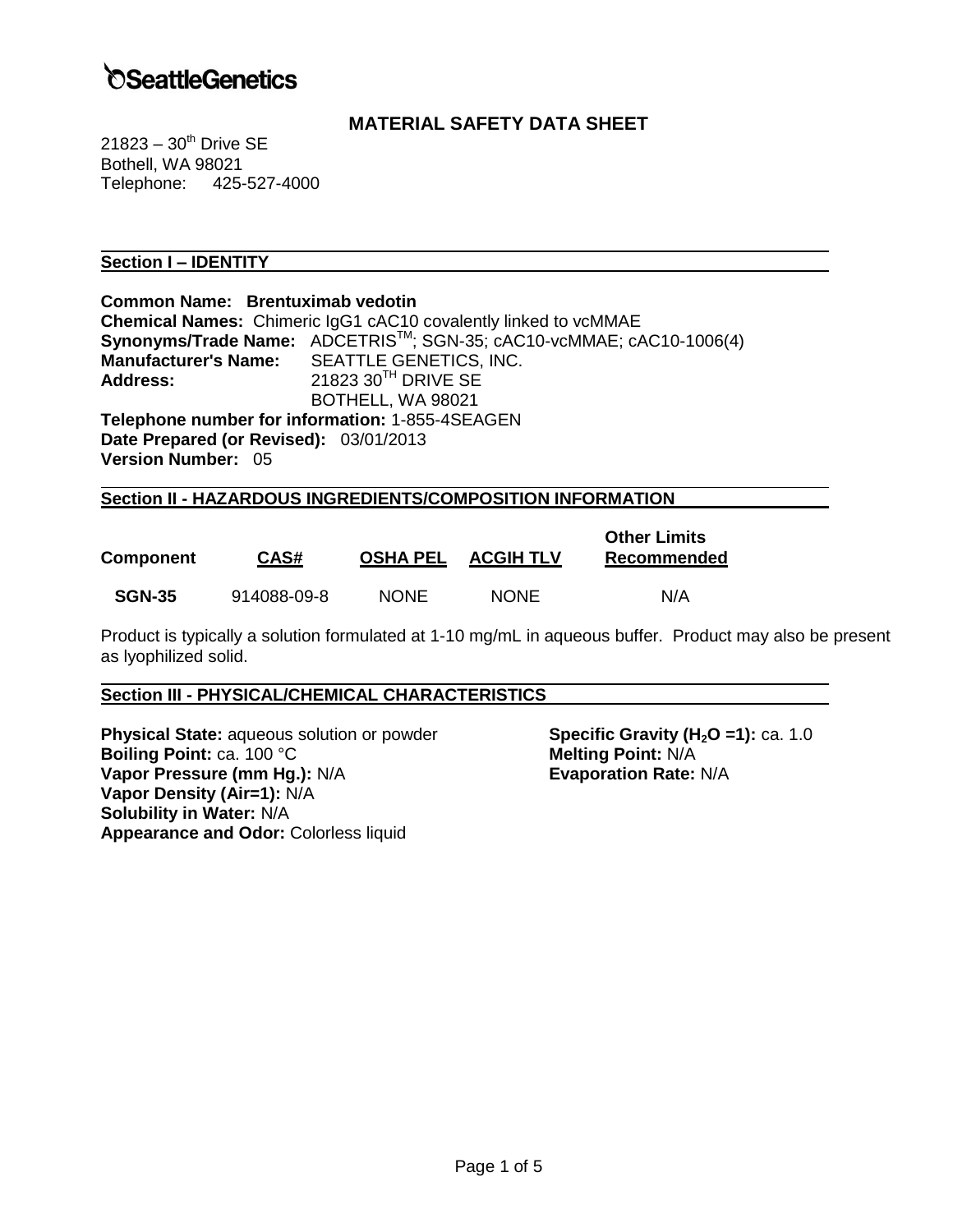## **Section IV - FIRST AID MEASURES**

**Eye Exposure:** In case of contact with eyes, flush with copious amounts of water for at least 15 minutes. Assure adequate flushing by separating the eyelids with fingers. Seek medical attention immediately. **Skin Exposure:** Remove contaminated clothing and shoes. In case of skin contact, flush with copious amounts of water for at least 15 minutes. Seek medical attention immediately.

**Ingestion:** If swallowed, wash out mouth with water provided person is conscious. Seek medical attention immediately.

**Inhalation:** Remove the exposed person to fresh air and keep him/her calm. Loosen clothing as necessary. In the event of symptoms seek medical attention immediately.

## **Section V - FIRE AND EXPLOSION HAZARD DATA**

**Flash Point (Method Used):** Unknown

**Flammable Limits: LEL**: NA **UEL**: NA

**Extinguishing Media:** Use water or a multi-purpose ABC extinguisher.

**Special Fire Fighting Procedures:** As with all fires, evacuate personnel to a safe area. Fire fighters must use a (SCBA) self-contained breathing apparatus.

**Unusual Fire/Explosion Hazards:** None

## **Section VI - ACCIDENTAL RELEASE INFORMATION**

**Release to Land:** Wearing latex or nitrile gloves wipe up and dispose of wastes properly (in accordance with local, state, and federal regulations). Absorb using appropriate materials. Wash areas exposed to SGN-35 with water, and absorb wash solutions. Dispose of sorbent in sealed containers.

**Release to Air:** If aerosol is in air, reduce exposures by ventilating area; clean up spills immediately and wear proper protective equipment.

**Release to Water:** Refer to local water authority. Drain disposal must not occur.

#### **Section VII - PRECAUTIONS FOR SAFE HANDLING AND USE**

**Steps to be taken in case material is released or spilled:** See Section VI above; wear latex or nitrile gloves and safety glasses. If aerosol occurs, wear a half mask respirator with HEPA cartridges (P 100). For larger spills, additional protective clothing such as chemical protective coveralls, boots, double gloves, and self-contained breathing apparatus (SCBA) may be needed.

**Waste Disposal Method:** Incineration at an approved/permitted facility according to federal, state, and local guidelines.

**Precautions to be taken in handling and storing:** Lyophilized powder should be stored refrigerated (2- 8 °C). Liquid formulations should be stored refrigerated, or for long periods, stored frozen. Protect from light.

**Other Precautions:** Follow OSHA guidelines for safe handling of cytotoxic products.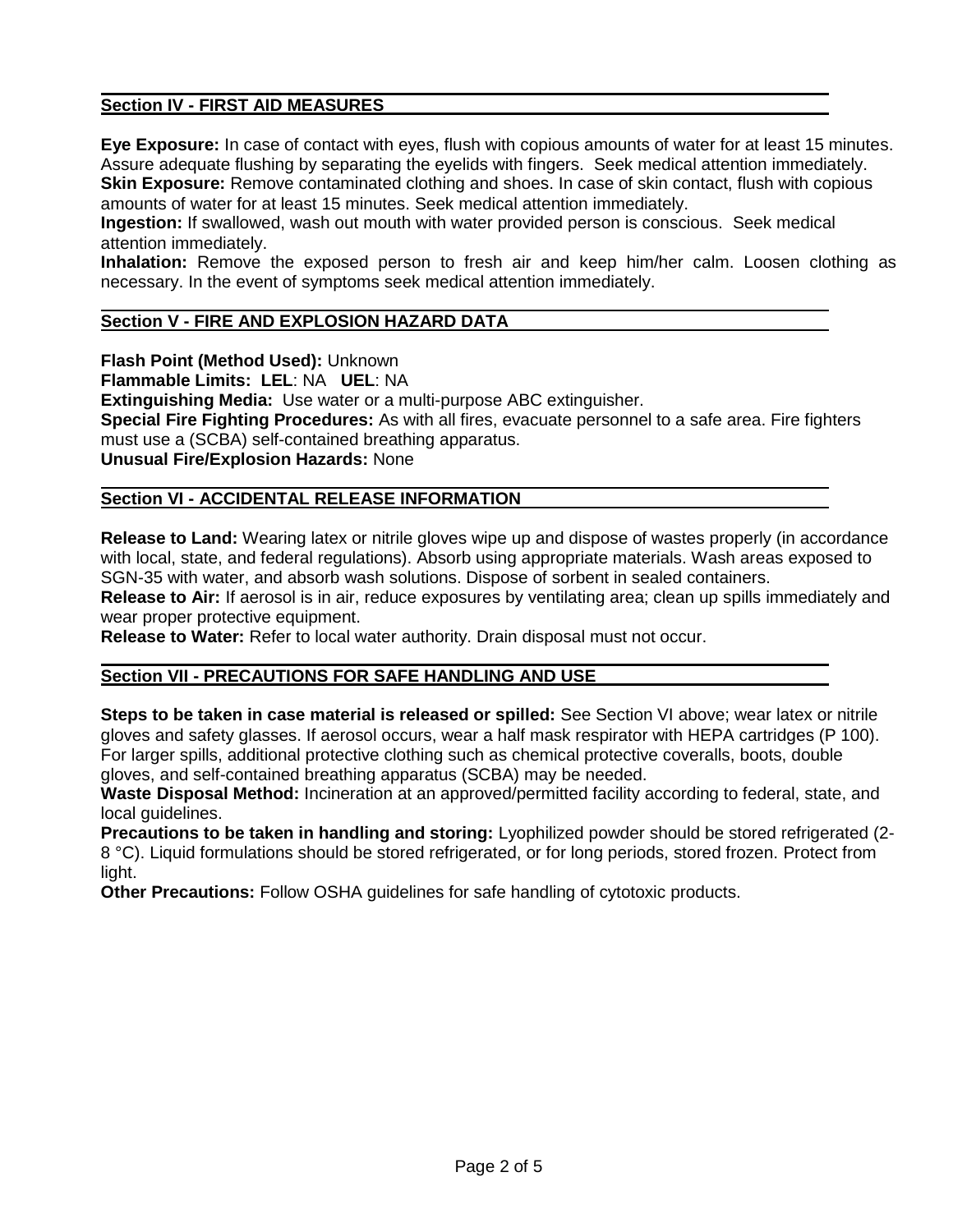## **Section VIII - CONTROL MEASURES AND PERSONAL PROTECTIVE EQUIPMENT**

**Respiratory Protection:** Effective engineering controls should be utilized to minimize worker exposure. Respiratory protection should not be used as a substitute. If a ventilated biological safety cabinet or chemical fume hood is unavailable, a half mask respirator equipped with HEPA cartridges (P-100) should be worn. Under normal use, respirators may not be required. If droplets of product are generated, a halfmask respirator with HEPA cartridges (P 100) may be worn. Personnel wearing respirators must be fit tested and approved for respirator use under the OSHA Respiratory Protection Standard, 29 CFR 1910.134.

**Ventilation:** Handle in a biological safety hood or in a well-ventilated area. Avoid creation of aerosols. **Protective Gloves:** Latex or nitrile.

**Eye Protection:** Safety glasses or goggles.

**Other Protective Clothing or Equipment:** Necessary clothing to prevent skin contact such as a lab coat with a closed front, long sleeves, and elastic cuffs.

**Work/Hygienic Practices:** Wash hands following use. No eating, drinking, or smoking while handling this product.

**OEL:** Unknown

## **Section IX - HEALTH HAZARD DATA**

**Routes of Entry:** Primary routes of entry are Eye/Skin Exposure, Ingestion, Inhalation **Health Hazard (Acute & Chronic):** SGN-35 is an anti-neoplastic agent. The acute and chronic health hazards are not known at this time.

**Target Organs: Carcinogenicity: NTP?** NO **IARC Monographs?** NO **OSHA Regulated?** NO **Signs & Symptoms of Exposure**: Unknown **Medical Conditions Generally Aggravated by Exposure:** Unknown

## **Section X - STABILITY AND REACTIVITY DATA**

**Stability:** Stable under recommended storage conditions

**Incompatibility (Materials to Avoid):** Strong oxidizers

**Hazardous Decomposition or Byproducts:** Products of combustion may include potentially hazardous byproducts of nitrogen oxides, hydrogen chloride, carbon monoxide, and carbon dioxide.

**Hazardous Polymerization:** Will not occur.

**Conditions to Avoid:** Storage with strong oxidizers.

## **Section XI - TOXICOLOGICAL INFORMATION**

**Acute Toxicity** (humans):

All studies were conducted by intravenous infusion. The single dose maximum tolerated dose was determined to be 1.8 mg/kg. Adverse events that occurred at doses greater than 1.8 mg/kg include febrile neutropenia and septic shock that resulted in death, severe hyperglycemia, severe renal failure, and severe febrile neutropenia.

## **Acute Toxicity** (animals):

All studies were conducted by intravenous infusion. Single intravenous doses were tolerated in rats up to 15mg/kg and in monkeys up to 6mg/kg.

Rat NOAEL =  $0.5$ mg/kg, intravenous, q1wx4 Rat HNSTD = 5mg/kg, intravenous, q1wx4 Monkey NOAEL =  $1mg/kg$ , intravenous q3wx9 Monkey HNSTD = 3mg/kg, intravenous, q3wx9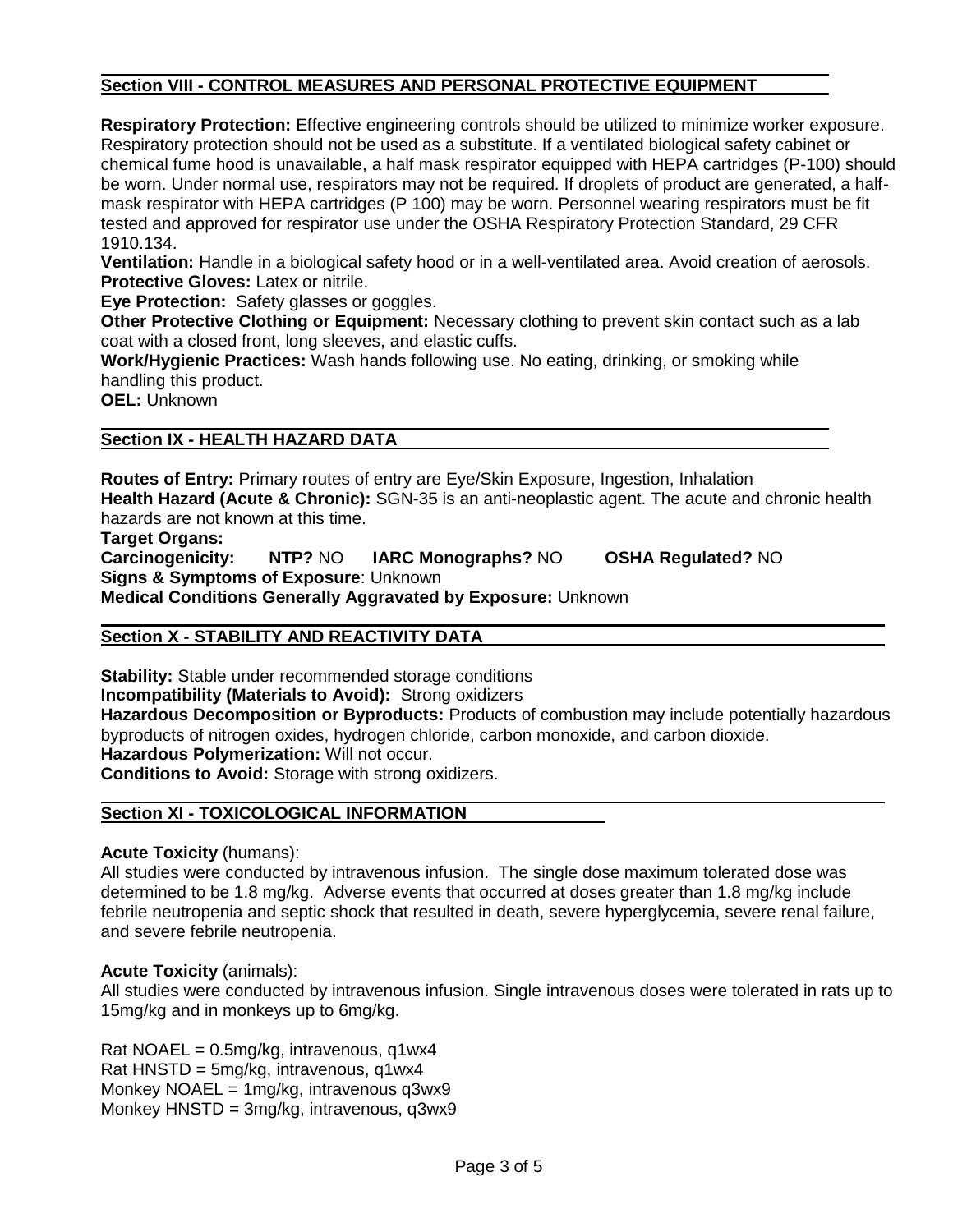Repeated Dose Studies (animals): Target organs include bone marrow, thymus, spleen, liver intestine, lung and testes

#### **Irritation / Sensitization:**

No data available for Brentuximab vedotin.

#### **Chronic Toxicity**

Severe adverse events that occurred in >2 patient treated with 1.8 mg/kg every 3 weeks included: neutropenia, thrombocytopenia, peripheral sensory neuropathy, anemia, and hyperglycemia.

#### **Developmental Toxicity:**

Brentuximab vedotin administered at doses > 1 mg/kg given twice one week apart to time-mated female rats resulted in embryo-fetal lethality and teratogenicity.

#### **Reproductive Toxicity:**

Brentuximab vedotin has not been evaluated for reproductive toxicity (effects on fertility). Repeated dose studies in laboratory animals have caused degenerative changes in the testes.

#### **Mutagenicity:**

No data available for brentuximab vedotin.

#### **Carcinogenicity:**

No data available for brentuximab vedotin.

#### **Section XII - ENVIRONMENTAL IMPACT INFORMATION**

Information is currently not available on the environmental impact of Brentuximab vedotin. Handle in a manner that prevents spills or releases to the environment. Do not dispose down the drain.

#### **Section XIII - DISPOSAL INFORMATION**

Dispose of via incineration at an approved/permitted waste disposal facility according to federal, state, and local guidelines.

## **Section XIV - TRANSPORTATION INFORMATION**

Brentuximab vedotin is not listed as a DOT Hazardous Material. SGN-35 is not listed as a Marine Pollutant.

## **Section XV - REGULATORY INFORMATION**

SARA 313 listed: This product is not listed CERCLA Reportable Quantity: Unknown RCRA listed: This product is not listed TSCA (Toxic Substance Control Act): Not regulated